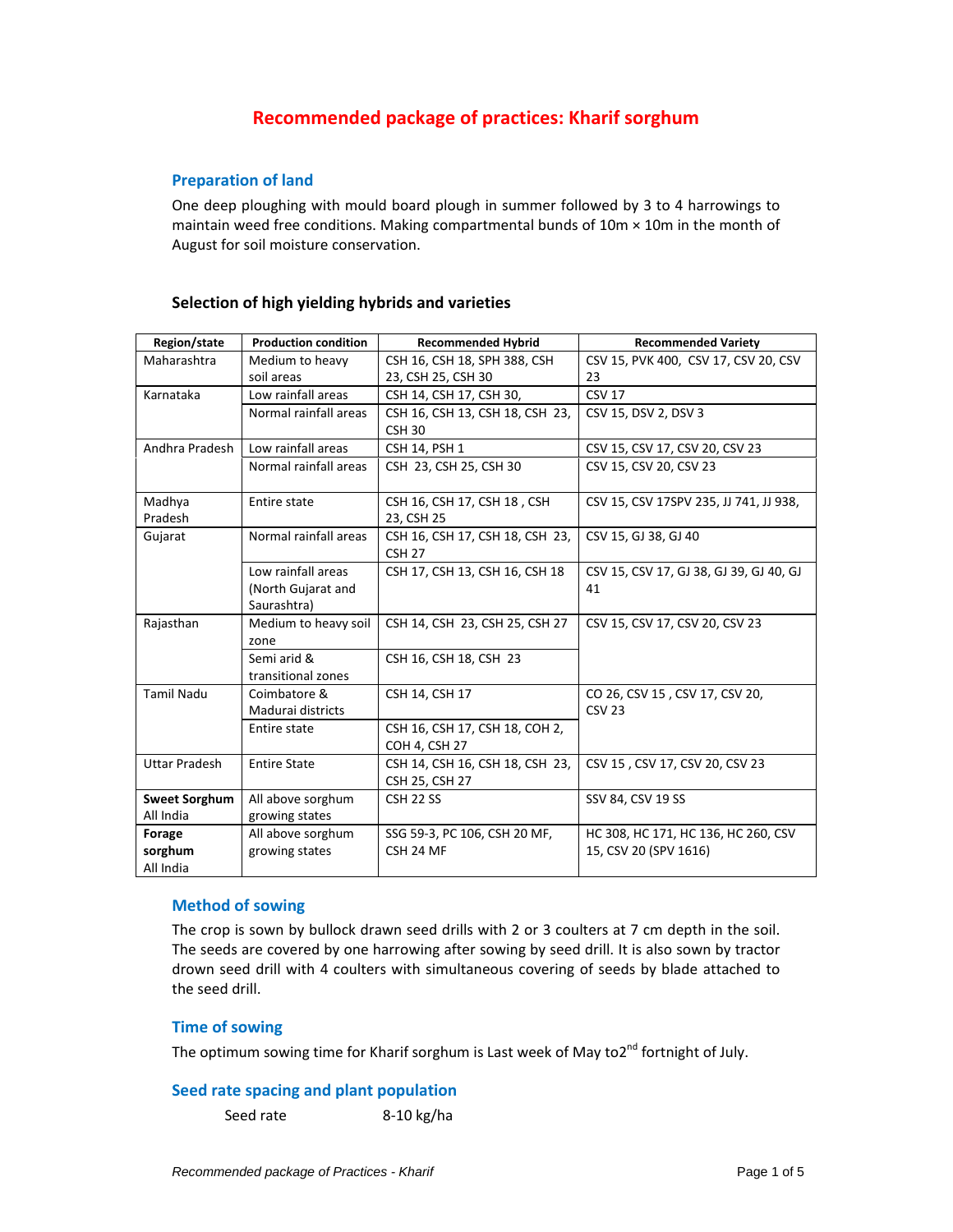| Spacing          | Row to row 45 cm and plant to plant 15 cm |
|------------------|-------------------------------------------|
| Plant population | 2.1 to 2.2 lakh /ha                       |

# **Nutrient management**

80 kg N, 40 kg  $P_2O_5/ha$ . 50% N and full  $P_2O_5$  at sowing, balance 50% 30 days after sowing.

#### **Inter‐cultivation and weed control**

Intercultivation 2 or 3 time at 3, 5 and 7 weeks after sowing to check the weed growth and also helps conserve soil moisture by providing top soil mulch.

#### **Weed management**

Application of Atrazine @ 0.5 kg a.l/ha is recommended for spraying on the soil as pre-emergence application ie., on  $2^{nd}$  or  $3^{rd}$  day of sowing.

# **Sorghum‐based cropping systems in kharif**

Sorghum with red‐gram as an intercrop is found practicable in 2:1 or 3:3 row proportions. Alternatively the sorghum and fodder cowpea as an intercrop in the ratio of 2:2 is also 40% more profitable. Soybean is also becoming other important intercrop with sorghum. In the intercropping systems the yield of grain and fodder from the sorghum crop is similar to its sole cropping. Therefore, the gains from the intercrop are additional. In the deep black soils having adequate rainfall, sunflower or bengal‐gram can be grown after kharif sorghum

#### **Insect pests and disease management**

#### **Insect‐pests**

# **a) Shoot fly**

*Damage symptoms:* It is a seedling pest and normally occurs in the 1<sup>st</sup>-4<sup>th</sup> week after germination. Maggot feeds on the growing tip causing wilting of leaf and later drying of central leaf giving a typical appearance of 'dead heart' symptoms. If the infestation occurs a little later, damaged plants produce side tillers which again are infested increasing the population build up. To schedule the chemical control, the shoot fly infestation can be monitored by checking the egg‐laying on the lower surface of the seedling leaves before the formation of dead heart.

*Cultural control:* Shoot fly can be avoided by suitable adjustment of the planting time so that the vulnerable stage of the crop does not coincide with its active period. In rabi, planting towards the September end to October first week is ideal to escape shoot fly damage. Another important practice is to increase the seed rate and destroy the 'deadheart' seedlings after removal, to maintain the optimum plant stand.

*Chemical control:* When planted late, the pest can effectively be controlled by seed treatment with Furadan 50 SP  $\omega$  100 g/kg seed. Under moderate levels of infestation, a mixture of 60% treated and 40% untreated seed could be used. Besides, any of the granular formulations of Furadan 3G or Phorate 10 G at the time of sowing as soil application in the seed furrows  $\omega$  20 kg/ha can also effectively check the pest incidence. In case soil granular application is not done, damage can be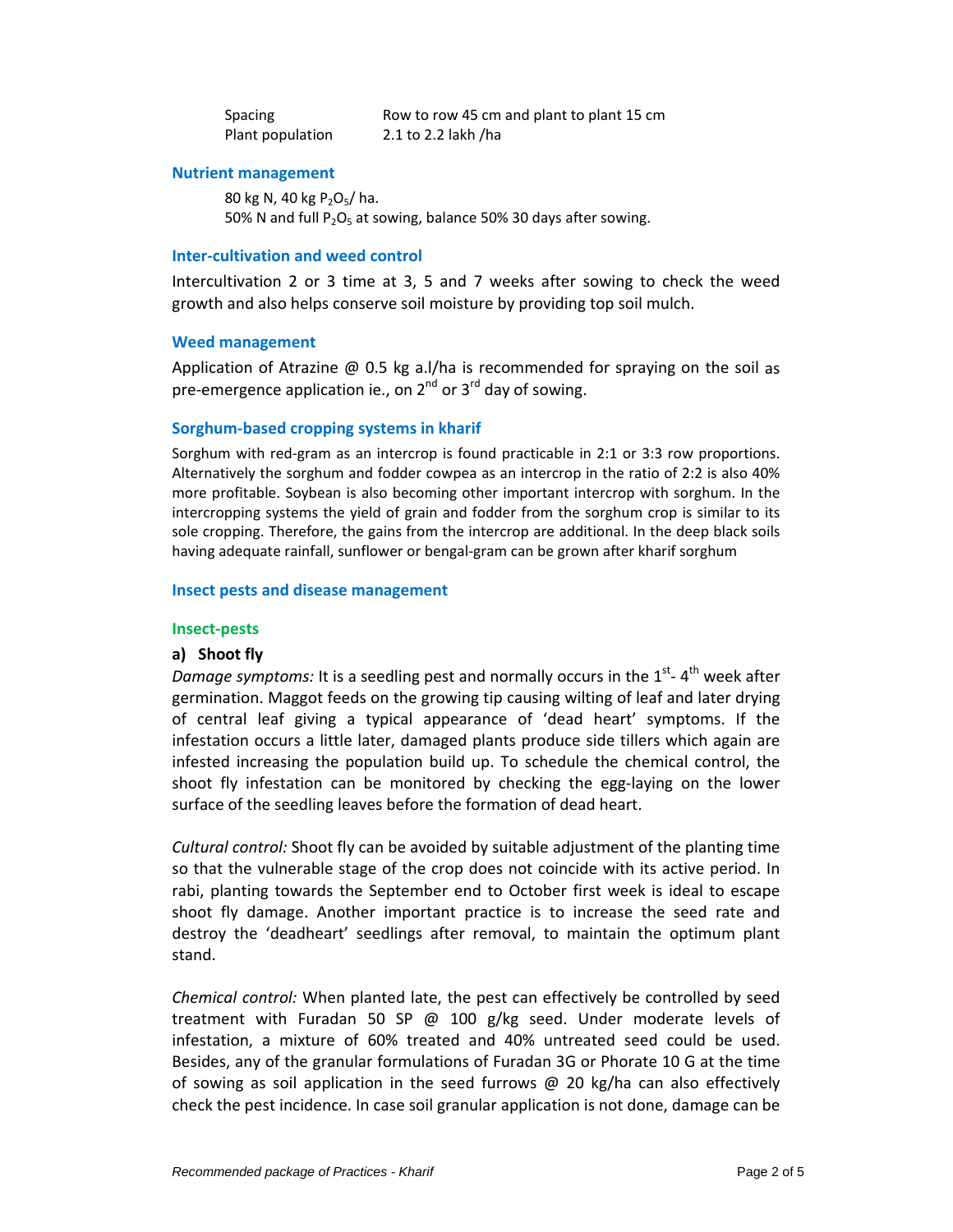minimized by spraying seedling at 7 and 14 days stages with endosulfan  $@$  2 ml/liter water.

# **Stem borer**

*Damage symptoms:* It infests the crop from 2<sup>nd</sup> week till maturity. Initially, the larvae feed on the upper surface of whorl leaves leaving the lower surface intact as transparent windows. As the severity of the feeding increases, blend of punctures and scratches of epidermal feeding appears prominently. Sometimes 'dead heart' symptoms also develop in younger plants due to early attack. Subsequently, the larvae bore into the stem resulting in extensive stem tunneling. Peduncle tunneling results in either breakage or complete or partial chaffy panicles.

*Cultural control:* The carryover of the pest form one season to another is through stubbles left in the field as well as the stems/stalks kept for use as fodder after harvest. Uprooting and burning of stubbles and chopping of stems prevent its carryover.

*Chemical control***:** Effective control of the borer can be achieved by application of any of the following insecticides in to the whorl i.e. Endosulfan 4G / 4D, Carbaryl 3G, Malathion 10D or Furadan 3 G @ 8-12 kg/ha at 20 and 35 days after emergence. The treatment should only be given after ascertaining the infestation levels as evidenced by leaf injury symptoms.

# **Shoot bug**

*Damage symptoms:* Being a sporadic pest, under favourable conditions, it produces several generations and can cause heavy damage to sorghum. However, heavy infestation is seen on the rabi crop, when rain occurs at seedling stage. Both the adult type (Branchypterous and Macropterous) and nymphs suck the plant sap causing reduced plant vigour and yellowing. In severe cases, the younger leaves start dryling and gradually extens to older leaves. Sometimes, complete plant death occurs. Heavy infestation at vegetative stage may twist the top leaves and prevent either the formation or emergence of panicles.

*Chemical control:* Application of Endosulfan 4G or Carbaryl 3G @ 8 kg/ha in the whorls can effectively check the incidence of the pest.

# **Aphids**

*Damage symptoms:* Occasionally, they cause damage to seedling sorghum. Attack during boot stage may result in poor panicle exertion. However, after panicle emergence, their population rapidly declines. Bigger plants in boot and later stages generally tolerate larger populations without any significant damage. Both the adults and nymphs suck the sap and heavily infested leaves show yellowish blotches and necrosis may occur on leaf edges. They produce abundant honeydew which predisposes the plant to sooty and other sporadic fungal pathogens. The honeydew excretion hinders harvesting process and result in poor quality grain. Severe damage was noticed under moisture stress conditions resulting in drying of leaves as well as plant death. Unlike the corn leaf aphid, sugarcane aphid predominantly is a serious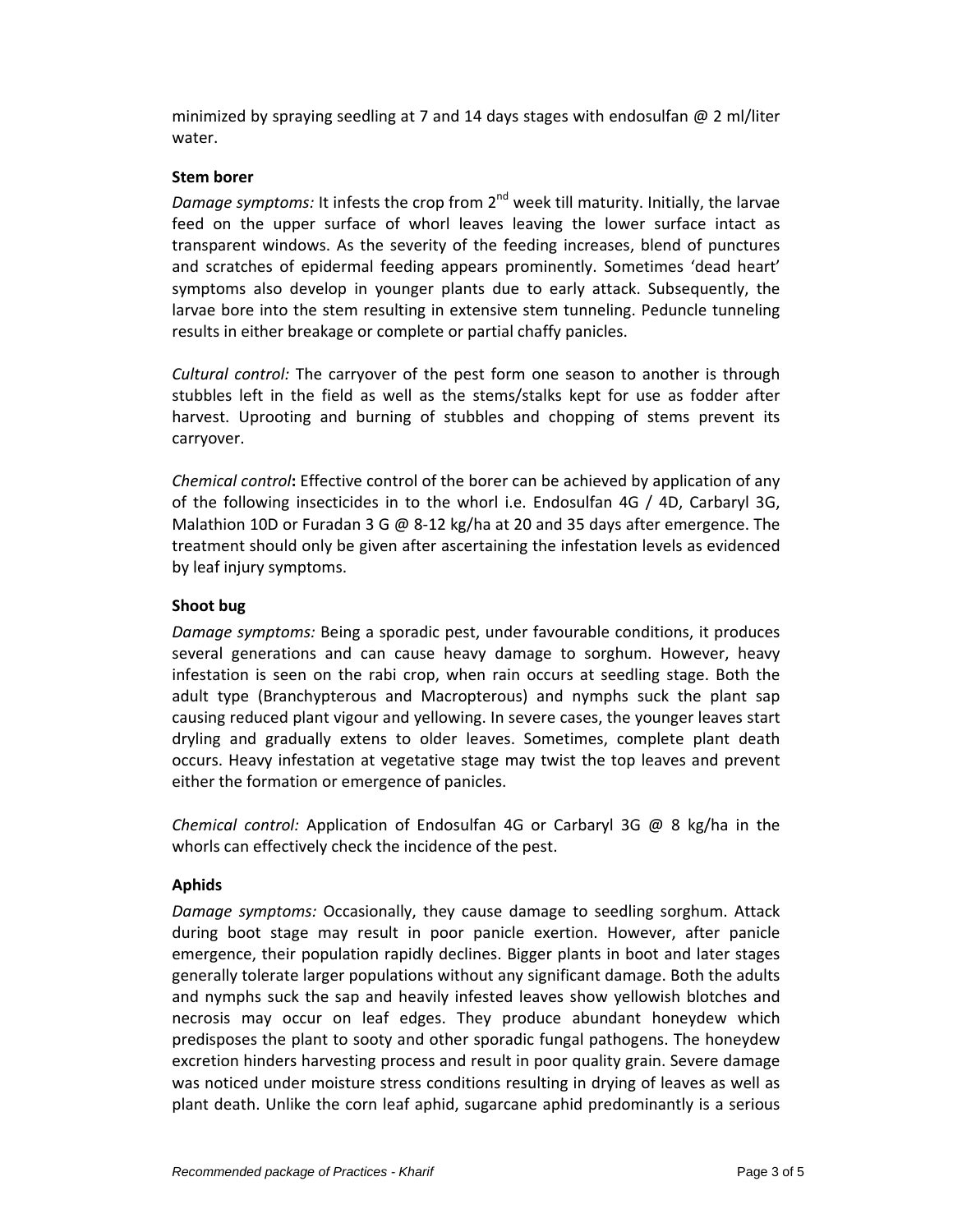pest in rabi and prefers to feed on older leaves and also infest younger leaves including panicle at flowering stage. Adults are yellow to buff coloured. Both adults and nymphs suck the plant sap and cause stunted growth.

*Chemical control:* Spraying of Metasystox 35 EC (@ 1 lt/ha in 500 lt water) effectively control aphids.

#### **Diseases**

# **Grainmold**

*Damage:* Grain molds are severe during the years of prolonged rainfall at the time of grain maturity. It results in discoloration of grain, but severity of infection reduces grain weight and size leading to considerable loss of yields even upto 100%; reduces germination and acceptability of the harvested grain, nutritive value and market price. The toxins produced are harmful to animals

*Cultural control:* Avoiding cultivars that mature when there is likelihood of rains is a precaution that can be used to avoid grain molds. Harvesting of genotypes at physiological maturity and drying also reduces mold incidence. Delay in harvesting of matured crop should be avoided.

*Chemical control:* Effective control can be obtained by three sprays on the Earheads with Aureofungin (200ppm) and 0.2% Captan, starting from flowering with 10 days interval. But it is impracticable and uneconomical, except in seed plots. Spraying three times with Captan  $(0.3%)$  + Dithane M-45  $(0.3%)$  at 10 days interval from flowering period can also control grain molds.

# **IPM Technology for shoot fly**

Under IPM the following are the recommended practices.

*I. Cultural control:* 

- Deep Ploughing to expose the larval and pupal stages of shoot fly.
- Early Sowing within 7 to 10 days of the onset of monsoon in kharif and rabi between last week of September to first week of October.
- High seed rate  $\omega$  10 to 12 kg/ha is recommended while normal seed rate is 8 – 10 kg/ha
- d) Inter cropping of sorghum + redgram in 2:2 ratio in Kharif and sorghum  $+$ safflower in 2:1 ratio in rabi.

*Chemical control*

- *Seed Treatment:* Seed treatment with imidacloprid @14 ml/kg of seed is recommended or alternativly Furadan/Carbofuran 50SP@100 g/kg of seed may also be used.
- *Soil and Foliar application*: Soil application of Carbofuran 3G granules@20kg/ha in furrows at the time of sowing or spraying the seedlings